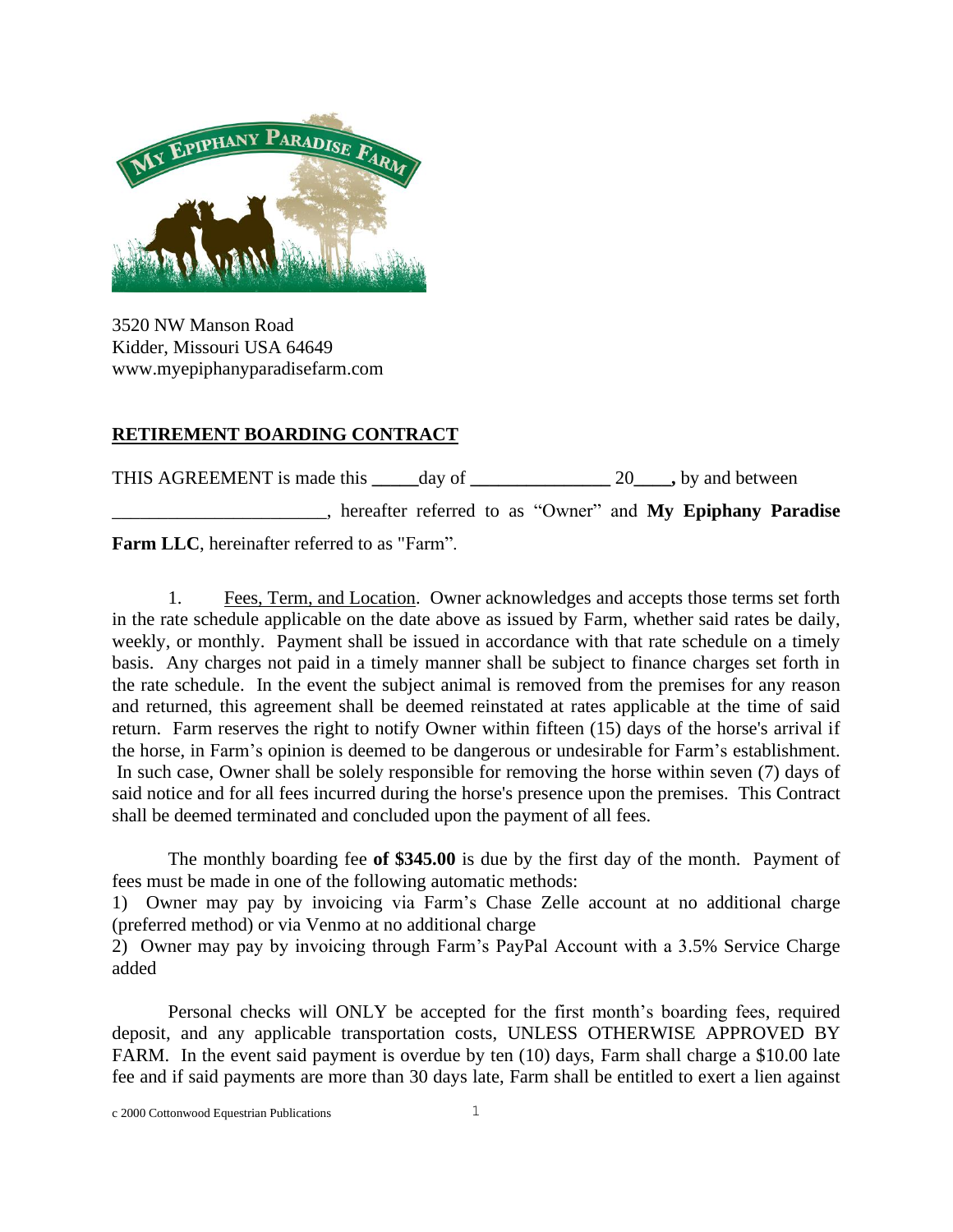said horse for any amounts due and shall be entitled to enforce said lien and foreclose its interest against said horse and/or equipment for the amount due in accordance with the laws of the State of Missouri. Personal checks that are returned will be charged a \$50.00 Service Fee plus any late fees that apply. The initial monthly charge applicable to the services as set forth below shall be \$**345.00** per month.

A **one-time deposit fee of \$550.00** per horse is due and payable with the first month's boarding fee and said deposit will be used for the end of life expenses once incurred by Owner's horse(s). End of life choices will be cremation; removal; or burial and will be decided upon by Owner within 30 days of Owner's horse(s) arriving at Farm. **Cremation charges range from \$750-\$1200 and the deposit will be applied to this service but will not fully cover this option.** If Owner chooses cremation, the additional monies will need to be paid prior to Rolling Acres Cremation performing the service. Should Owner remove horse(s) prior to end of life occurring, said deposit will be **FULLY REFUNDED**.

2. Description of Horse(s) to be Boarded. Owner agrees to submit a fully complete Owner Information Sheet for each horse boarded upon execution of this agreement. The terms and conditions set forth herein shall be applicable to each animal boarded by Owner.

3. Feed, Facilities, and Services. Farm agrees to provide adequate free-choice hay, pasture and facilities for normal and reasonable care required to maintain the health and wellbeing of the animals. Unless otherwise agreed upon, pasture boarded horses will not receive any form of grain, supplements, unique hay filler or other feed additives. Should Owner's horse(s) require additional supplements/feed, this will be charged on a per horse basis by Farm with the agreement of Owner.

Farm shall schedule all farrier visits as needed and will be present for all. If needed, Farm will schedule veterinarian visits, after approval by Owner if they are outside the scope of the boarding contract and will be present for said visits. Should horse(s) need to be transported to veterinary clinic, Owner will be contacted, and approval obtained, before transportation occurring and these transport costs will be at Owner's expense. Should Owner not be able to be contacted, Farm will use their best judgement for the care of the horse and Owner will be responsible for any costs incurred.

Owner acknowledges Owner has inspected the facilities and finds same in safe and proper order. The standard services to be provided herein and the charges therefore are as posted in the office of Farm and are subject to change at Farm's discretion.

4. Risk of Loss and Standard of Care. DURING THE TIME THAT THE HORSE(S) IS/ARE IN CUSTODY OF STABLE, FARM SHALL NOT BE LIABLE FOR ANY SICKNESS, DISEASE, ESTRAY, THEFT, DEATH OR INJURY WHICH MAY BE SUFFERED BY THE HORSE(S) OR ANY OTHER CAUSE OF ACTION, WHATSOEVER, ARISING OUT OF OR BEING CONNECTED IN ANY WAY WITH THE BOARDING OF SAID HORSE(S), EXCEPT IN THE EVENT OF NEGLIGENCE ON THE PART OF FARM, ITS AGENTS, AND/OR EMPLOYEES.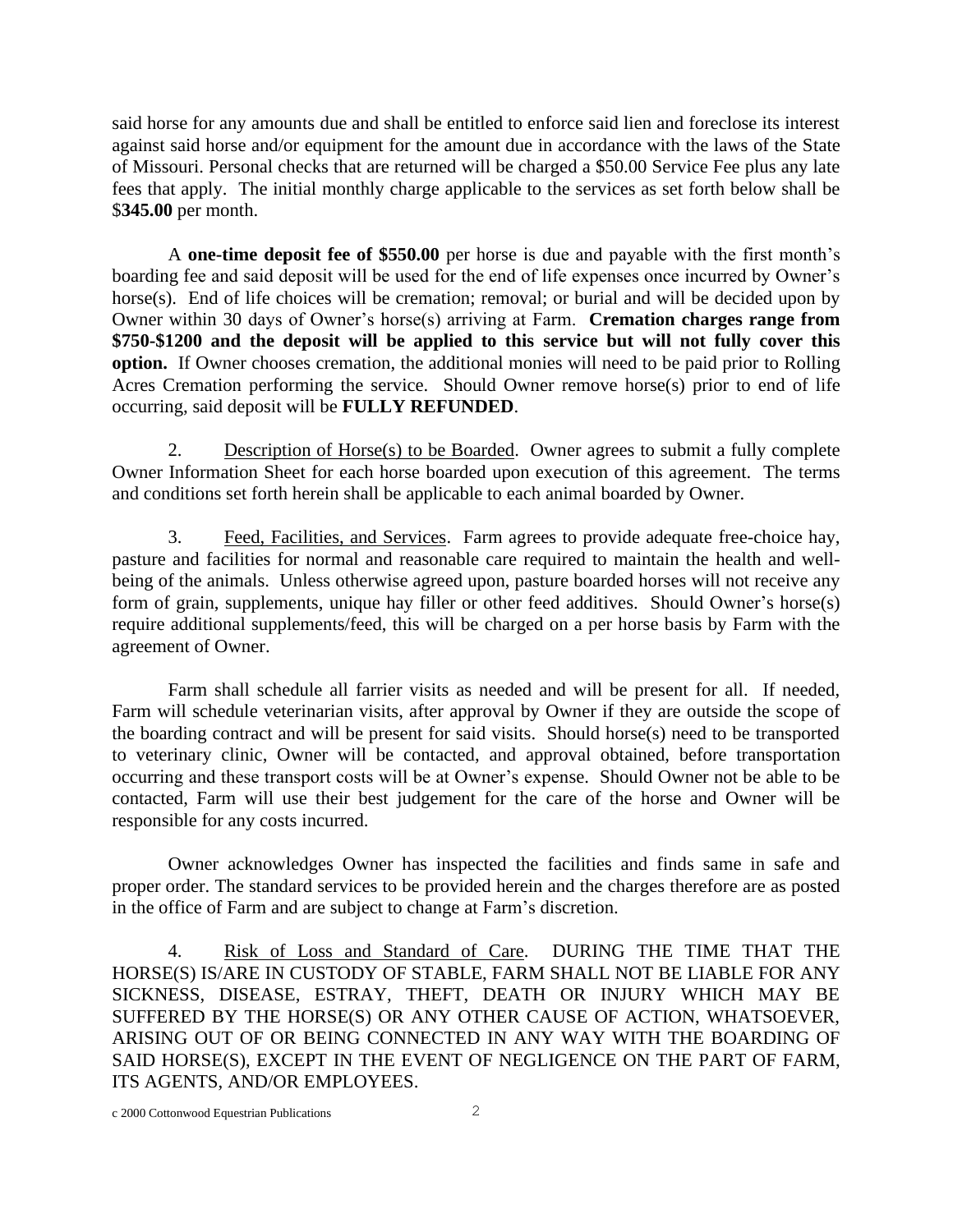This includes, but is not limited to, any personal injury or disability the horse Owner, or Owner's guest, may receive on Farm's premises.

The Owner fully understands that Farm does not carry any insurance on any horse(s) not owned by it for boarding or for any other purposes, whether public liability, accidental injury, theft or equine mortality insurance, and that all risks connected with boarding or for any other reason for which the horse(s) in the possession of, and on the premises of Farm are to be borne by the Owner.

## THE STANDARD OF CARE APPLICABLE TO FARM IS THAT OF ORDINARY CARE OF A PRUDENT HORSE OWNER AND NOT AS A COMPENSATED BAILEE.

IN NO EVENT SHALL FARM BE HELD LIABLE TO OWNER FOR EQUINE DEATH OR INJURY IN AN AMOUNT IN EXCESS OF FIVE THOUSAND DOLLARS (\$5,000) PER ANIMAL. OWNER AGREES TO OBTAIN EQUINE INSURANCE FOR ANY ANIMALS VALUED IN EXCESS OF FIVE THOUSAND DOLLARS (\$5,000), AT OWNER'S EXPENSE, OR FOREGO ANY CLAIM FOR AMOUNTS IN EXCESS OF FIVE THOUSAND DOLLARS (\$5,000). OWNER AGREES TO DISCLOSE THIS ENTIRE AGREEMENT TO OWNER'S INSURANCE COMPANY AND PROVIDE FARM WITH THE COMPANY'S NAME, ADDRESS AND POLICY NUMBER. FAILURE TO DISCLOSE INSURANCE INFORMATION SHALL BE AT OWNER'S RISK.

5. Hold Harmless. Owner agrees to hold Farm harmless from any and all claims arising from damage or injury caused by owners' horse(s) to anyone, and defend Farm from any such claims. Owner agrees to disclose any and all hazardous or dangerous propensities of horse(s) boarded with Farm.

6. Emergency Care. Farm agrees to attempt to contact Owner should Farm feel that medical treatment is needed for said horse(s), but, if Farm is unable to contact Owner, Farm is then authorized to secure emergency, veterinary, and blacksmith care required for the health and well-being of said horse(s). All costs of such care and/or transportation costs incurred shall be paid by Owner within fifteen (15) days from the date Owner receives notice thereof, or Farm is authorized, as Owner's agent, to arrange direct billing to Owner.

FARM SHALL ASSUME THAT OWNER DESIRES SURGICAL CARE IF RECOMMENDED BY A VETERINARIAN IN THE EVENT OF COLIC, OR OTHER LIFE-THREATENING ILLNESS, UNLESS FARM IS INSTRUCTED HEREIN OR ON OWNER'S INFORMATION SHEETS, BY OWNER THAT THE HORSE(S) IS/ARE NOT SURGICAL CANDIDATES.

Owner agrees to notify Farm of any and all change of addresses, emergency telephone numbers, credit card number changes, itineraries or other information reasonably necessary to contact Owner in the event of an emergency. In the event Owner departs for vacation or is otherwise unavailable, prior to departure Owner shall notify Farm as to what party is authorized to make decisions in the Owner's place with regard to the health, well-being, and/or medical treatment of the horse(s).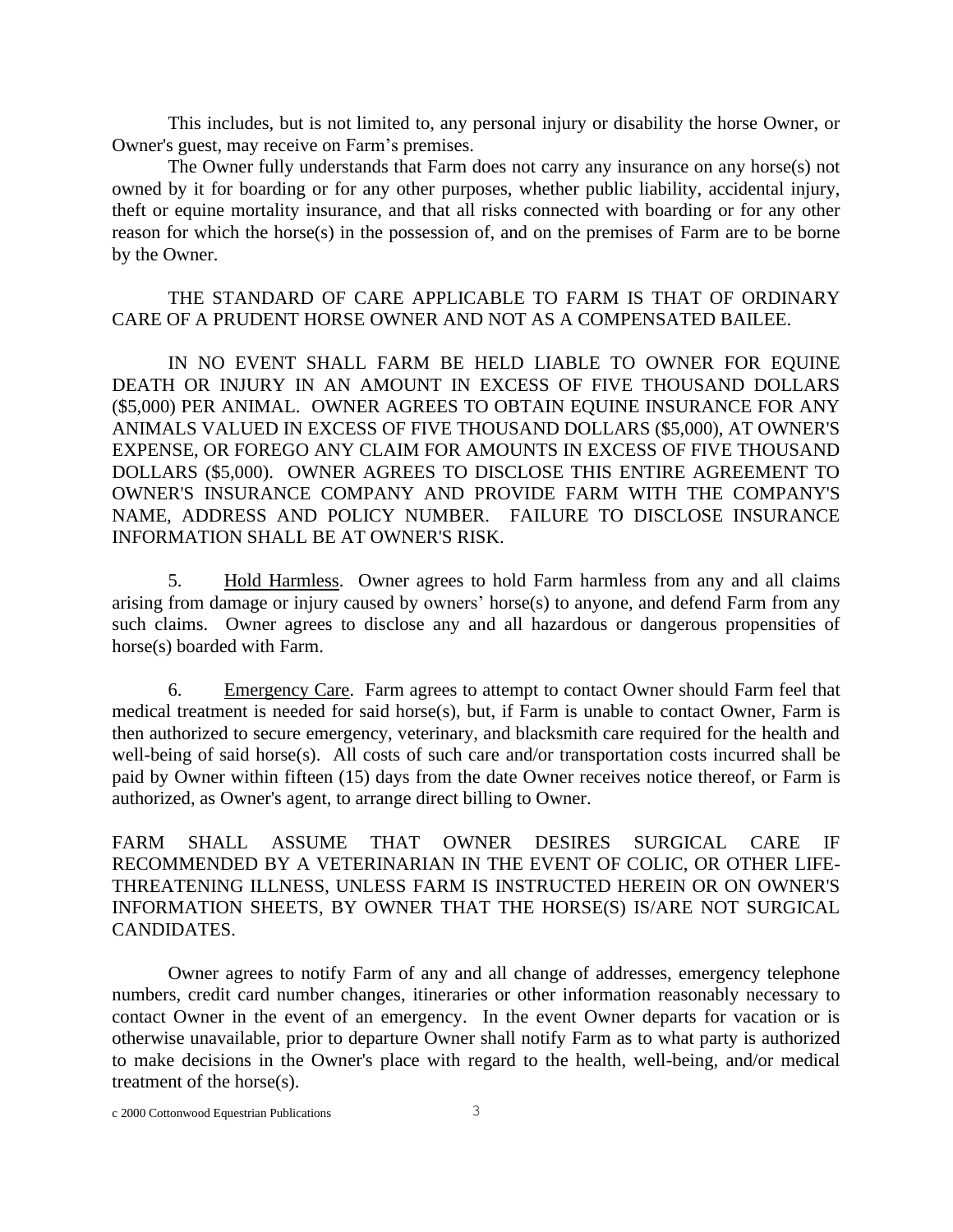7. Limitation of Actions. Any action or claim brought by Owner against Farm for breach of this Contract or for loss due to negligence must be brought within one (1) year of the date such claim or loss occurs.

8. Shoeing,Worming,Vaccinations,Other. Farm provides five (5) hoof trims annually, with a farrier of their choice, as part of the Owner's monthly boarding fees. If Owner wishes to have shoes kept on horse(s), which Farm strongly encourages against, Owner agrees to pay all incurred expenses within the month the expense is incurred. Owner agrees to provide Farm with all health records with regard to the horse(s).

Farm provides (4) quarterly wormers annually, on a rotation basis, as part of the Owner's monthly boarding fees.

Owner must provide health care papers with vaccination dates and types prior to Farm accepting horse(s) on Farm. **If vaccinations are not current and Owner fails to get horse(s) current prior to arrival at Farm, Farm has the right to update horse(s) vaccinations at Owner's expense.** Once vaccinations are current, Farm provides the following Spring vaccinations annually as part of the Owner's monthly boarding fees: Flu/Rhino, EWE, West Nile, Rabies, Tetanus, EHV-1 and EVH-4, and an additional Fall Flu/Rhino vaccination. Should additional vaccinations be required, Owner will be notified by Farm 15 days prior to vaccinations being given and these will be at Owner's expense.

Additional care items that are mandatory: All boarded horses will have Dentistry performed at least 1 time per year (at Owner's Expense) and should additional visits be necessary, these visits will also be at Owner's expense. Owner will be notified by Farm 30 days in advance of Dentistry work to be performed. All Male boarded horses will have annual Sheath Cleanings (at Owner's expense) and if not direct-billed to Owner, all expenses for these additional care items should be paid within 15 days of billing by Farm.

9. Ownership-Coggins Test. Owner warrants that he owns the horse(s) and will provide proof satisfactory to Farm of the negative Coggins test prior to acceptance of horse(s) on Farm.

10. Transportation Fees. Farm can transport horse(s) within a certain geographical area at the following rates payable by Owner:

a. With fuel prices between \$1.50 and \$3.00 per gallon - \$.75/mile per horse

b. With fuel prices between \$3.01 and \$4.50 per gallon - \$.95/mile per horse

c. With fuel prices over \$4.51 per gallon - \$1.25/mile per horse

If Owner's horse(s) are outside of acceptable geographical area, Farm can arrange for transportation through a third-party transporter, with Owner to pay transporter directly.

 11. End of Life Choices. Owner agrees to decide upon End of Life choice for owned horse(s) and to notify Farm within 30 days or sooner of horse(s) arriving at Farm. Choices include: cremation, removal, or burial (weather permitting). The one-time deposit fee of \$550.00 will go towards covering these expenses.

c 2000 Cottonwood Equestrian Publications 4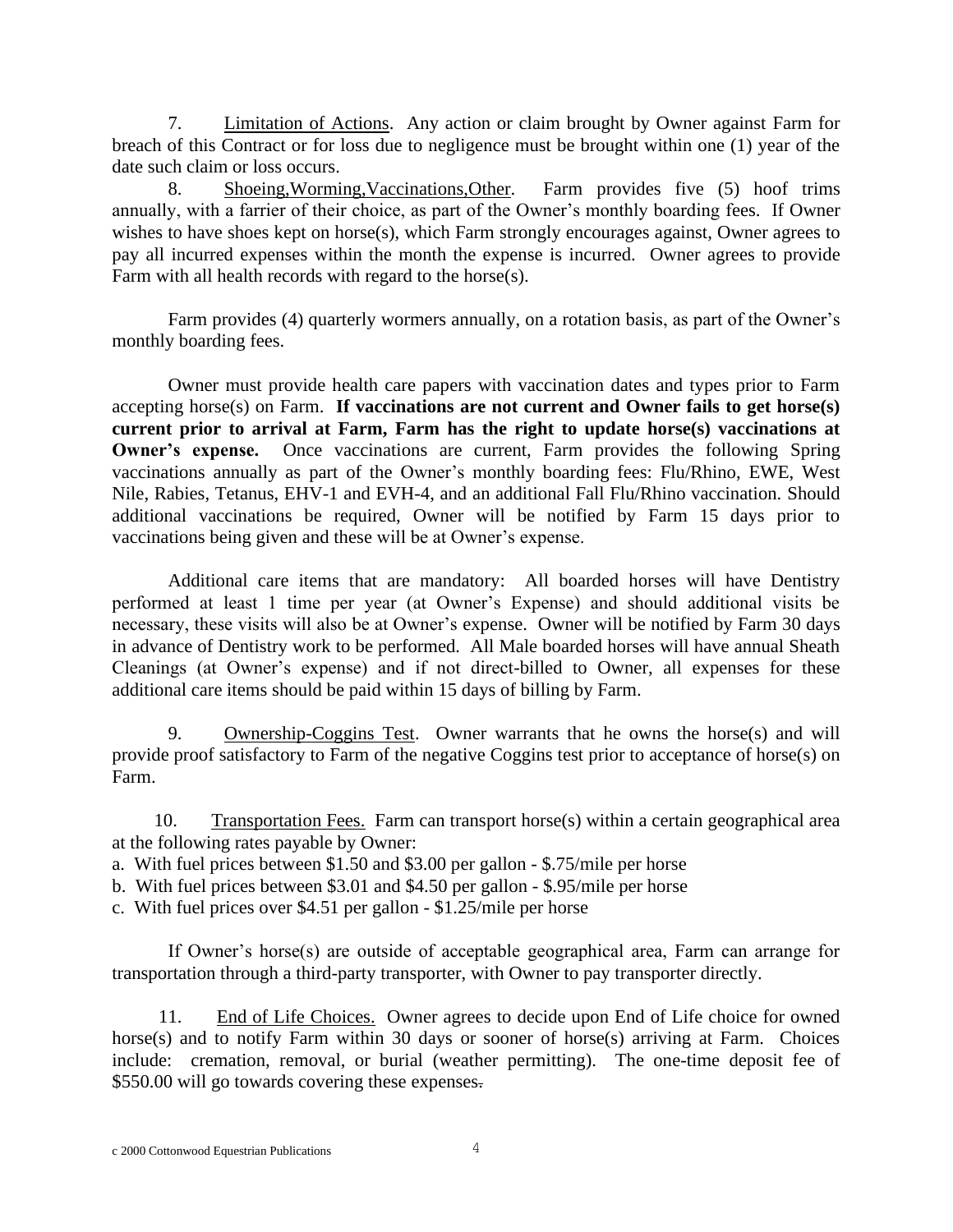12. Changes or Termination of This Agreement. It is agreed by the parties that this Agreement may be changed or terminated upon thirty (30) days notice, regardless of the rental period. All notices must be issued in writing unless otherwise agreed upon by the parties. Boarding rates are subject to change upon a 60-day notice by Farm to Owner in writing. However, Farm **agrees not to raise** agreed upon boarding rates for a period of **at least 12 months** from the date of Owner signing Boarding Agreement.

13. Rules and Regulations. The Owner agrees to abide by all the rules and regulations of the Farm. In the event someone other than the Owner shall call for the horse(s), such person shall have written authority signed by the Owner to obtain said horse(s).

14. Right of Lien. The Owner is put on notice that Farm has a right of lien as set forth in the laws of the State of Missouri, for the amount due for the board and keep of such horse(s), and shall have the right, without process of law, to retain said horse(s) until the amount of said indebtedness is discharged. However, Farm will not be obligated to retain and/or maintain the horse(s) in question in the event the amount of the bill exceeds the anticipated unregistered value of the horse(s). In the event Farm exercises Farm's lien rights as abovedescribed for non-payment, this Agreement shall constitute a Bill of Sale and authorization to process transfer applications from any breed registration as may be applicable to said horse(s) upon affidavit by Farm's representatives setting forth the material facts of the default and foreclosure as well as Farm's compliance with foreclosure procedures as required by law. In the event collection of this account is turned over to an attorney, Owner agrees to pay all attorney's fees, costs, and other related expenses for which a minimum charge of \$250.00 will be assessed.

15.Inherent Risks and Assumption of Risk. The undersigned acknowledges there are inherent risks associated with equine activities such as described below, and hereby expressly assumes all risks associated with participating in such activities. The inherent risks include, but are not limited to; the propensity of equines to behave in ways such as, running, bucking, biting, kicking, shying, stumbling, rearing, falling or stepping on, that may result in an injury, harm or death to persons on or around them; the unpredictability of equines reaction to such things as sounds, sudden movement and unfamiliar objects, persons or other animals; certain hazards such as surface and subsurface conditions; collisions with other animals; the limited availability of emergency medical care; and the potential of a participant to act in a negligent manner that may contribute to injury to the participant or others, such as failing to maintain control over the animal or not acting within such participants ability.

## **WARNING**

 **Under the Equine Activity Liability Act, each participant who engages in an equine activity expressly assumes the risks of engaging in and legal responsibility for injury, loss, or damage to person or property resulting from the risk of equine activities. Under Missouri law, an equine professional is not liable for an injury to or the death of a participant in equine activities resulting from the inherent risks of equine activities pursuant to the Revised Statutes of Missouri.**

16. Entire Agreement. This contract represents the entire agreement between the parties. No other agreements, promises, or representations, verbal or implied, are included